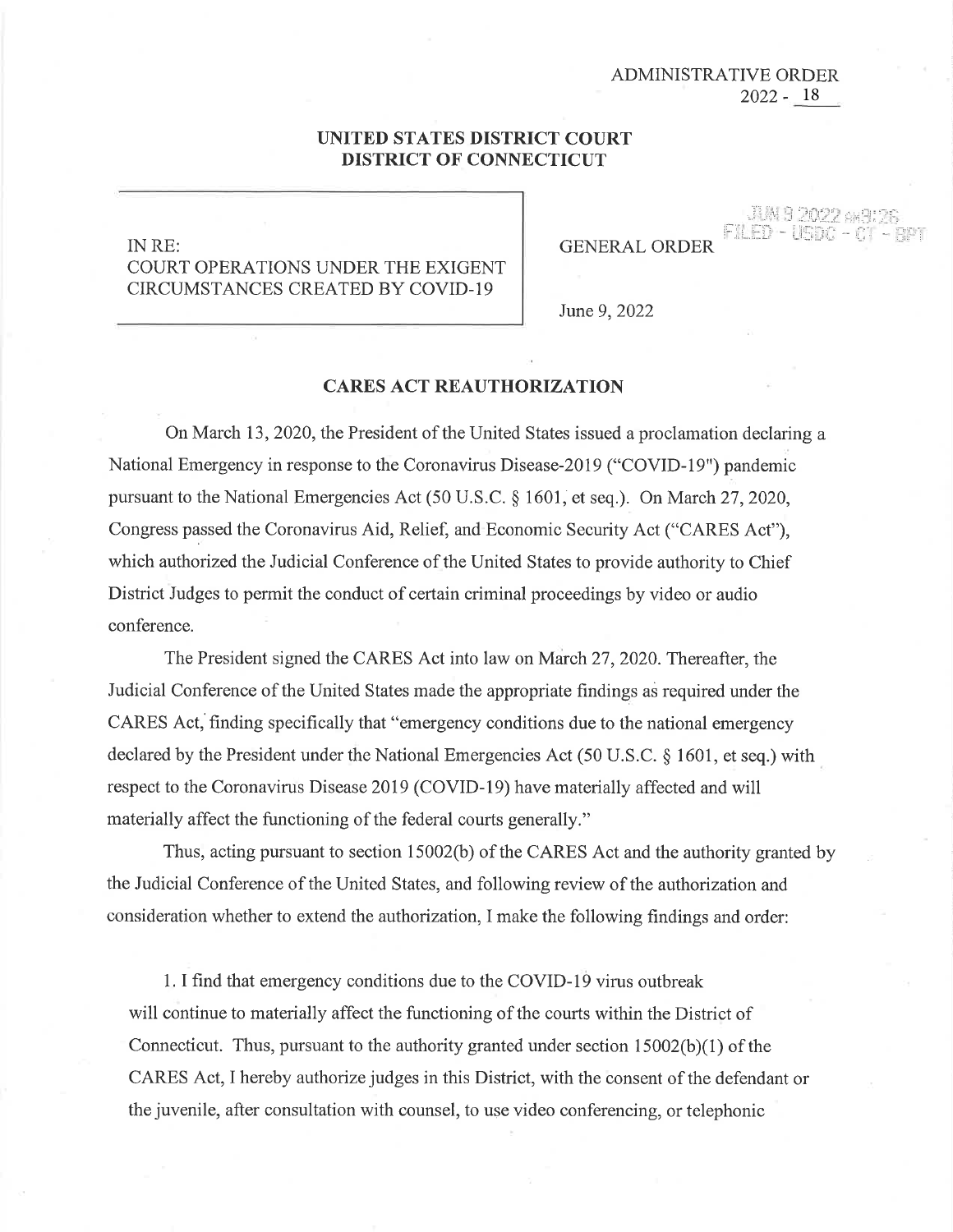conferencing if video conferencing is not reasonably available for use, for the following events:

(A) Detention hearings under section 3142 of title 18, United States Code.

(B) Initial appearances under Rule 5 of the Federal Rules of Criminal Procedure.

(C) Preliminary hearings under Rule 5.1 of the Federal Rules of Criminal Procedure.

(D) Waivers of indictment under Rule 7(b) of the Federal Rules of Criminal Procedure.

(E) Arraignments under Rule 10 of the Federal Rules of Criminal Procedure.

(F) Probation and supervised release revocation proceedings under Rule 32.1 of the Federal Rules of Criminal Procedure.

(G) Pretrial release revocation proceedings under section 3148 of title 18, United States Code.

(H) Appearances under Rule 40 of the Federal Rules of Criminal Procedure.

(I) Misdemeanor pleas and sentencings as described in Rule  $43(b)(2)$  of the Federal Rules of Criminal Procedure.

(J) Proceedings under chapter 403 of title 18, United States Code (commonly known as the "Federal Juvenile Delinquency Act"), except for contested transfer hearings and juvenile delinquency adjudication or trial proceedings.

2. Pursuant to section 15002(b)(2) of the CARES Act, I further specifically find that felony pleas under Rule 11 of the Federal Rules of Criminal Procedure and felony sentencings under Rule 32 of the Federal Rules of Criminal Procedure cannot always be conducted in person without seriously jeopardizing public health and safety. As a result, if judges in individual cases find, for specific reasons, that felony pleas or sentencings in those cases cannot be further delayed without serious harm to the interests of justice, judges may, with the consent of the defendant or the juvenile after

2